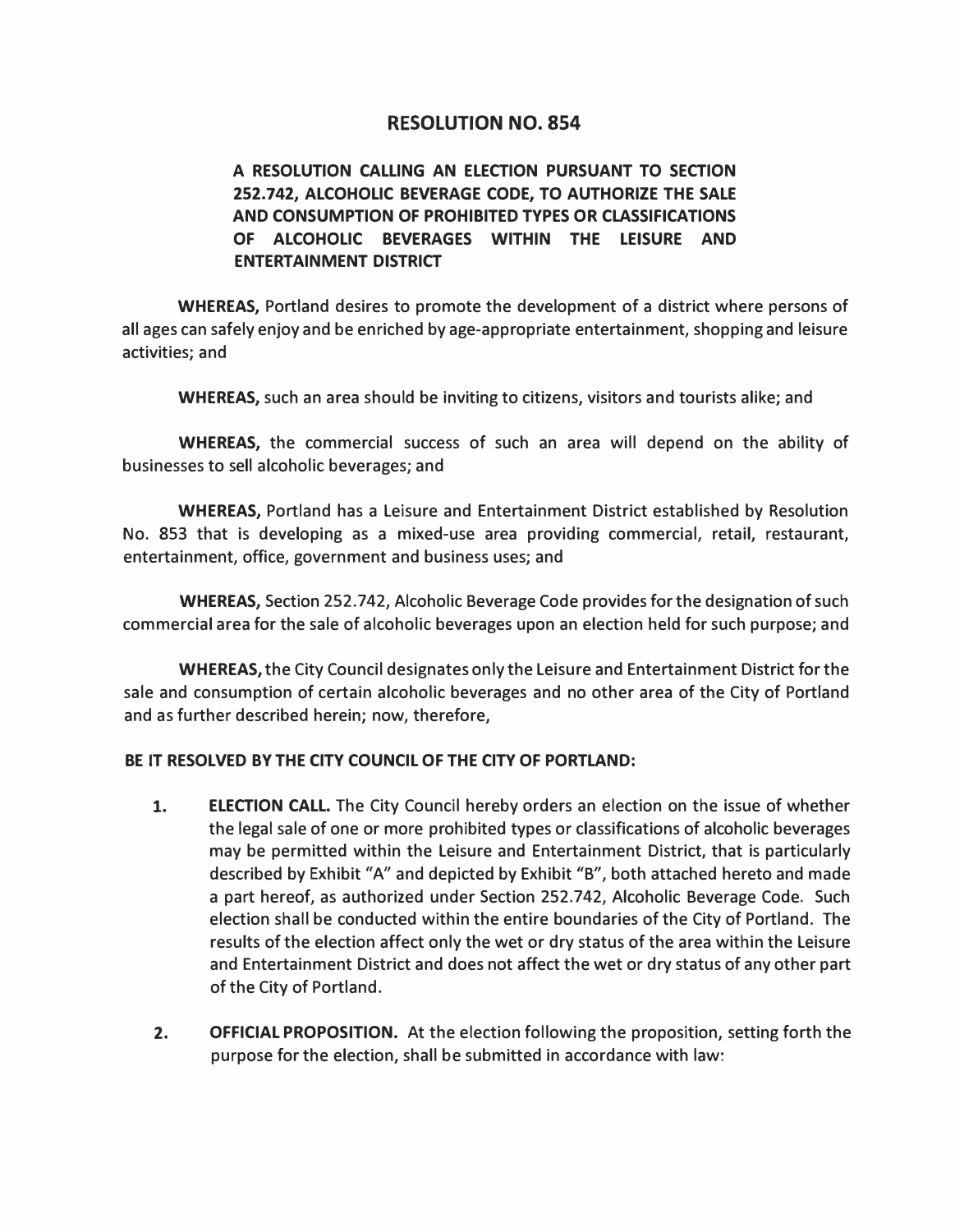# **PROPOSITION**

Shall the City of Portland designate the Leisure and Entertainment District as a zone to permit the legal sale of one or more prohibited types or classifications of alcoholic beverages, including the legal sale of all alcoholic beverages including mixed beverages?

**3. FORM OF BALLOT.** The official ballots for the election shall be prepared in accordance with the Texas Election Code so as to permit the electors to vote "FOR" or "AGAINST" the PROPOSITION described herein, with the ballots for the election to contain such provisions, markings and language as required by law, and with such PROPOSITION to be expressed substantially as follows:

# **PROPOSITION "A"**

**FOR** □ **Authorizing the legal sale of prohibited types or classifications of alcoholic beverages within the Leisure and Entertainment District** 

**AGAINST** □

- **4. TIME OF ELECTION.** A Special Election in the City shall be held between the hours of 7:00 a.m. and 7:00 p.m. on Saturday, May 7, 2022.
- **5. PRECINCT AND POLLING PLACE.** The City shall hold the election on Saturday, May 7, 2022, at the precinct and polling place listed below. For the purpose of holding the election, the entire City shall constitute a single election precinct. The polling place for such precinct shall be:

**Main Early Voting Location**  Election Office 410 W. Market St. Sinton, Texas 78387

**Branch Early Voting Location**  Daniel P. Moore Community Center Complex Portland Community Center 2000 Billy G. Webb Dr. Portland, Texas 78374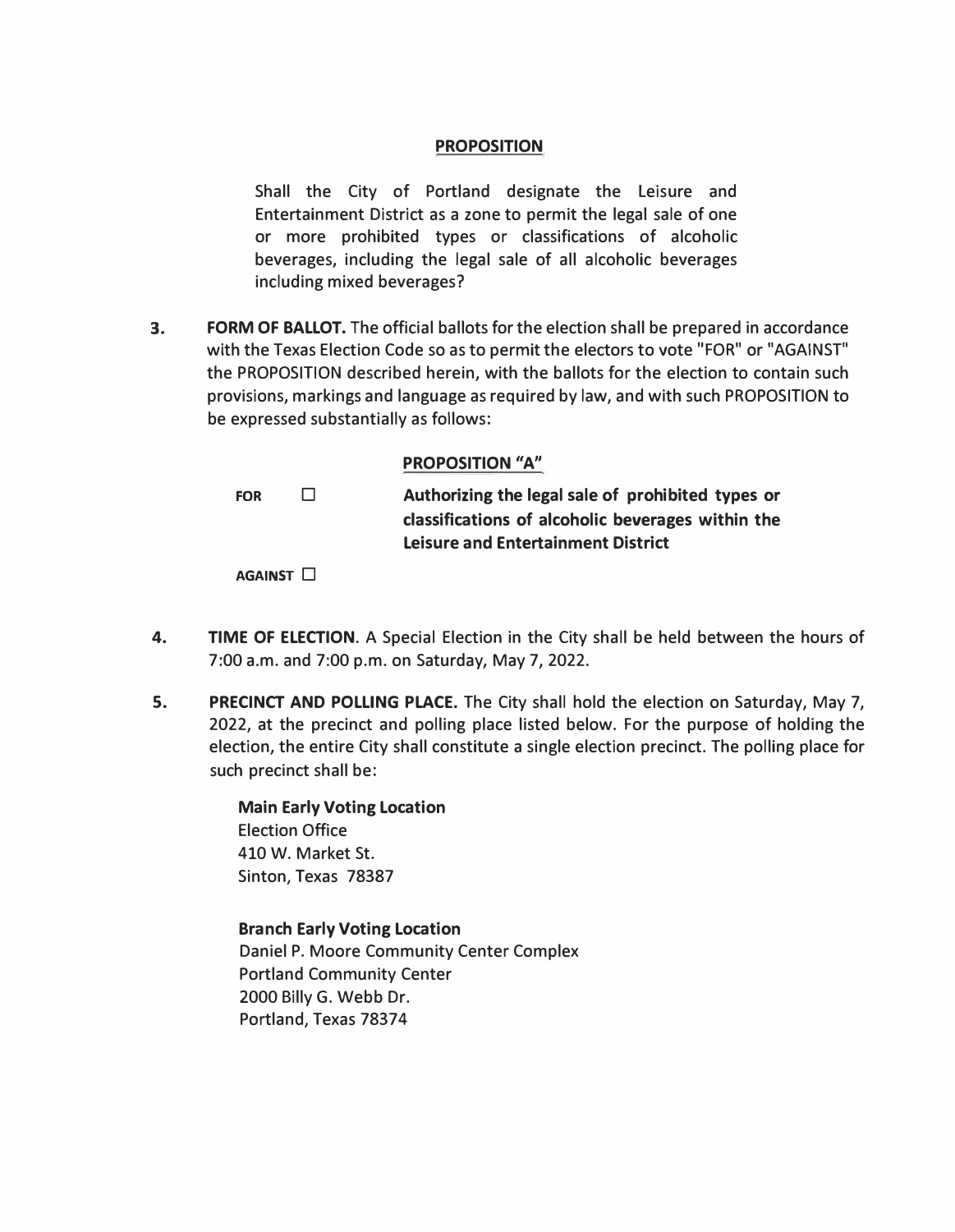- **6. PRESIDING JUDGES AND ELECTION CLERKS.** The Presiding Judge, Alternate Presiding Judge and election clerks for the election precinct and polling place shall be appointed by the Election Administrator.
- **7. EARLY VOTING.** Electors may cast their early votes by mail or by personal appearance at the times and places determined by the Election Administrator. When so determined, the times and places for early voting by personal appearance shall be attached hereto as *Exhibit* "C". The Early Voting Clerk shall be appointed by the Election Administrator.
- **8. EARLY VOTING BALLOT BOARD.** An early voting ballot board shall be created by the Election Administrator to process early voting results.
- **9. ELECTORS.** All resident, qualified electors of the City shall be entitled to vote at said election.
- **10. NOTICE OF ELECTION.** The City shall cause a copy of the Notice of Election (in English and Spanish) to be posted and published as required by Sections 4.003(a)(1)(A), (b) and (f), Texas Election Code, and Section 1251.003(d) and (e), Texas Government Code.
- **11. ELECTION CODE.** In all respects said election shall be conducted in accordance with the Texas Election Code. Pursuant to the federal Help America Vote Act *("HAVA")* and the Code, at each polling place there shall be at least one voting system that is equipped for disabled individuals, and each such voting system shall be a system that has been certified by the Texas Secretary of State as compliant with HAVA and the Code. The City Manager of the City is hereby authorized to enter into any necessary agreements with San Patricio County in order to comply with this section.
- **12. BILINGUAL ELECTION MATERIALS.** All election materials (including notice of the election, ballots, instruction cards, affidavits, and other forms which voters may be required to sign) and all early voting materials shall be printed in both English and Spanish, or Spanish translations thereof, and/or other assistance shall be provided, as required by the Texas Election Code and the Federal Voting Rights Act of 1965, each as amended.
- **13. VOTING DEVICES.** The San Patricio County Elections Administrator may utilize a central counting station as provided by the Texas Election Code. Any central counting station presiding judge and the alternate presiding judge shall be appointed in accordance with the Election Agreement and the Texas Election Code. The San Patricio County Elections Administrator is currently using HART Verity System 2.0.3 and software certified by the Texas Secretary of State.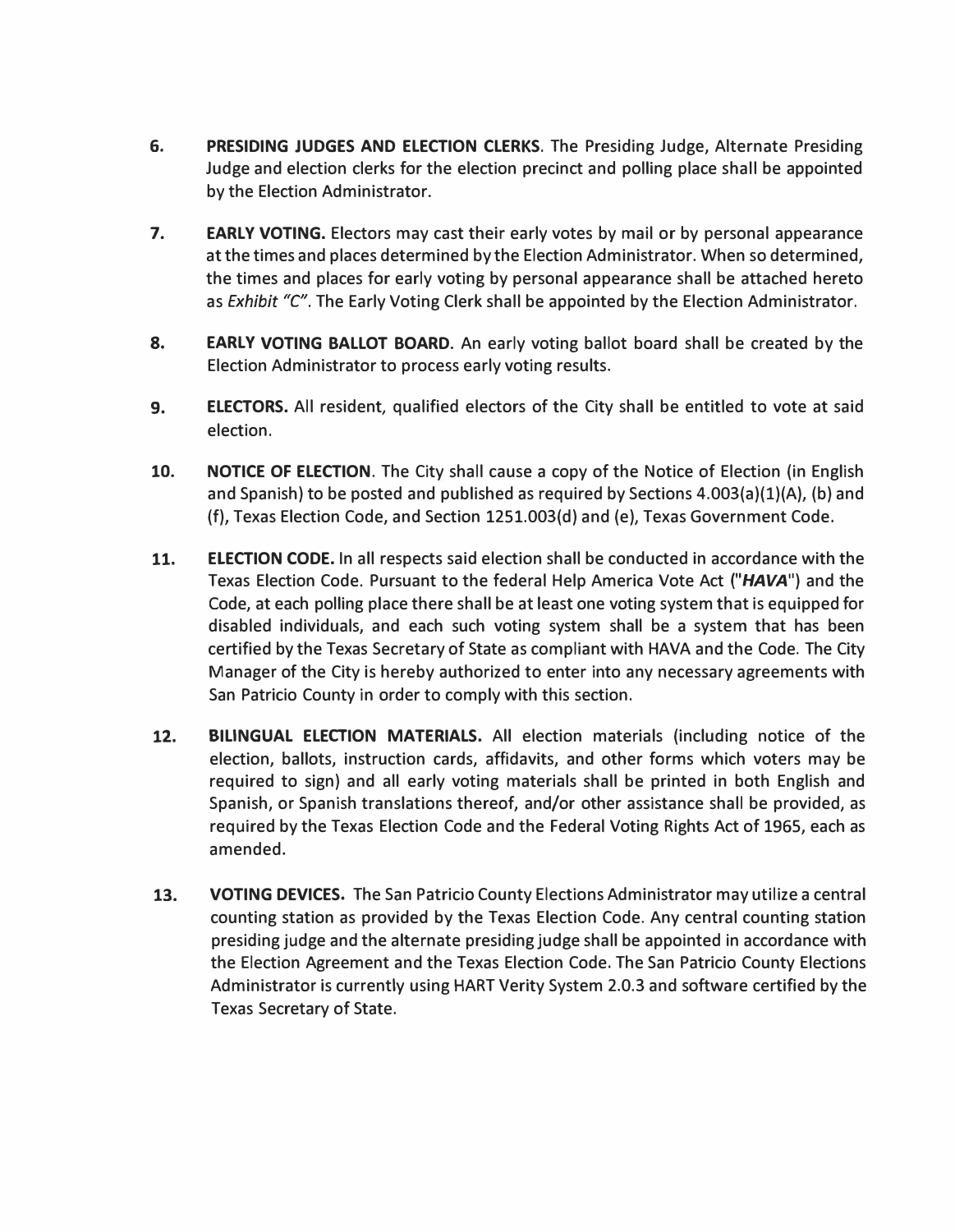The City Council of the City of Portland, Texas, finds as follows:

The Texas Election Code requires that at least one accessible voting station must be provided in each polling place used in a Texas election. Such system must comply with state and federal laws setting the requirements for voting systems that (i) fully comply with applicable laws relating to accessible voting systems which make voting accessible for disabled voters; and (ii) provide a practical and effective means for voters with physical disabilities to cast a secret ballot. The Office of the Texas Secretary of State has certified that the Verity Access Touch is an accessible voting system that may legally be used in Texas elections.

The Texas Election Code authorizes the acquisition of voting systems by local political subdivisions and further mandates certain minimum requirements for contracts relating to the acquisition of such voting systems. As chief elections officer for the City of Portland, the San Patricio County Elections Administrator shall provide at least one Verity Access Touch in each polling place at every polling location used to conduct any election. The Verity Access Touch may be acquired by any legal means available to the City of Portland, including but not limited to lease or rental from San Patricio County or from any other legal source, as authorized or required by the Texas Election Code.

- **14. AGREEMENT WITH SAN PATRICIO COUNTY AND JOINT ELECTION PARTICIPANTS.** The City Manager of the City is authorized to enter into any other agreements required by San Patricio County or the Election Administrator in connection with conducting the election ordered herein, and the City is authorized to pay the fees charged by San Patricio County for services rendered in connection with the election. The City Manager is further authorized to enter into an agreement with other political subdivisions in the event it is determined that the election called by this Resolution shall be conducted as a joint election pursuant to Chapter 271 of the Texas Election Code.
- **15. EFFECTIVE DATE.** This Resolution shall become effective immediately upon adoption thereof.

PASSED AND APPROVED by the City Council, the City of Portland, on this the 15<sup>th</sup> day of February, 2022.

atay Shewar

Cathy Skuro Mayor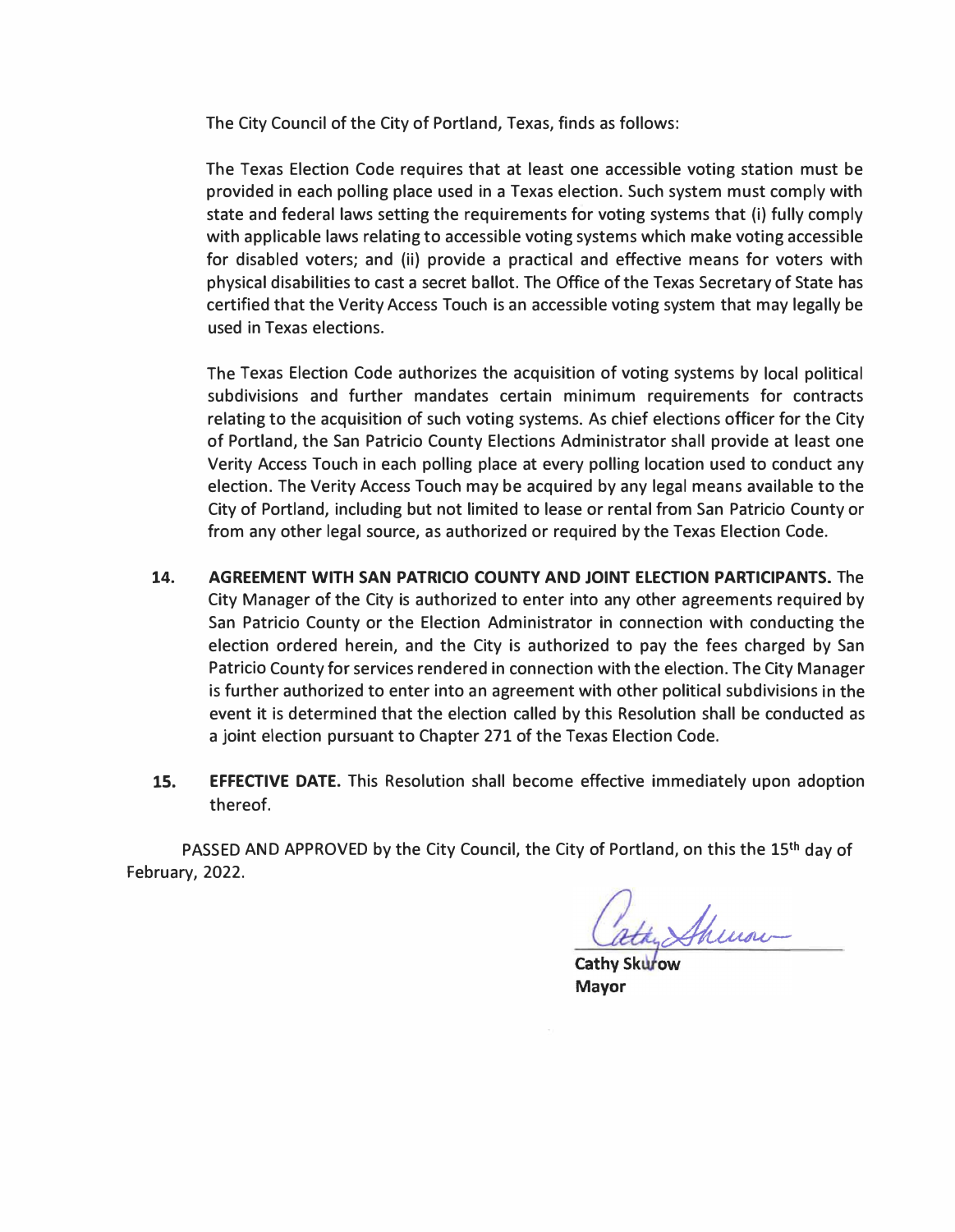ATTEST: Invette Hall

**Annette Hall City Secretary** 

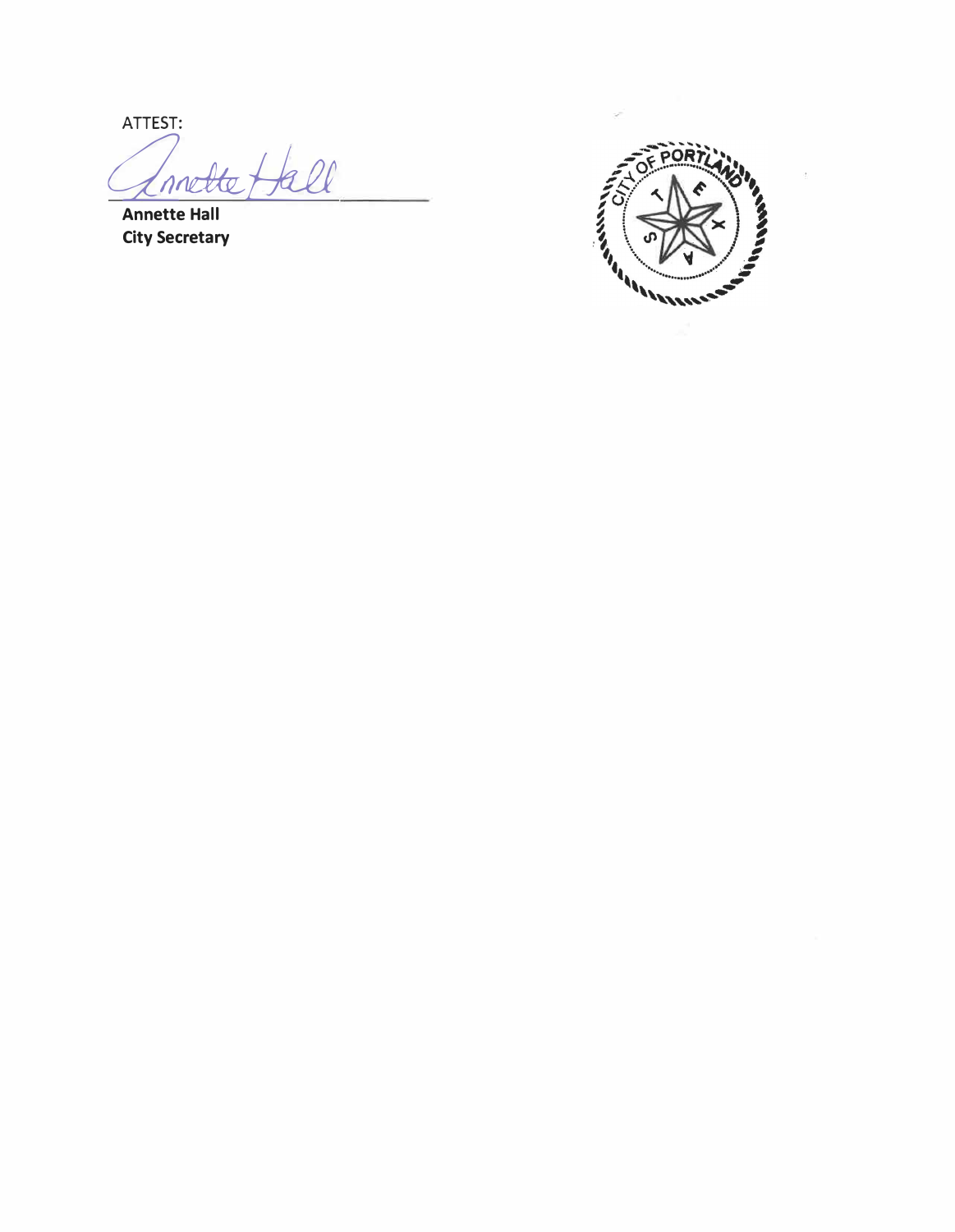# *Exhibit A.*

# **CITY OF PORTLAND ELECTION MAY 7, 2022 EARLY VOTING BY PERSONAL APPEARANCE LOCATION DATES AND TIMES**

| <b>Location</b>                     | <b>Dates</b>              | <b>Time</b>            |
|-------------------------------------|---------------------------|------------------------|
|                                     |                           |                        |
| <b>Main Early Voting Location</b>   | Monday, April 25, 2022    | 8:00 a.m. to 5:00 p.m. |
| <b>Election Office</b>              | Tuesday, April 26, 2022   | 8:00 a.m. to 5:00 p.m. |
| 410 W. Market St.                   | Wednesday, April 27, 2022 | 8:00 a.m. to 5:00 p.m. |
| Sinton, Texas 78387                 | Thursday, April 28, 2022  | 8:00 a.m. to 5:00 p.m. |
| and                                 | Friday, April 29, 2022    | 8:00 a.m. to 5:00 p.m. |
| <b>Branch Early Voting Location</b> |                           |                        |
| Daniel P. Moore                     | Monday, May 3, 2022       | 7:00 a.m. to 7:00 p.m. |
| <b>Community Center Complex</b>     | Tuesday, May 4, 2022      | 7:00 a.m. to 7:00 p.m. |
| <b>Portland Community Center</b>    |                           |                        |
| 2000 Billy G. Webb Dr.              |                           |                        |
| Portland, Texas 78374               |                           |                        |

# **ELECTION DAY LOCATION DATE AND TIMES**

| <b>Location</b>                  | <b>Date</b>           | Time                   |
|----------------------------------|-----------------------|------------------------|
| Daniel P. Moore Community        | Saturday, May 7, 2022 | 7:00 a.m. to 7:00 p.m. |
| <b>Center Complex</b>            |                       |                        |
| <b>Portland Community Center</b> |                       |                        |
| 2000 Billy G. Webb Dr.           |                       |                        |
| Portland, Texas                  |                       |                        |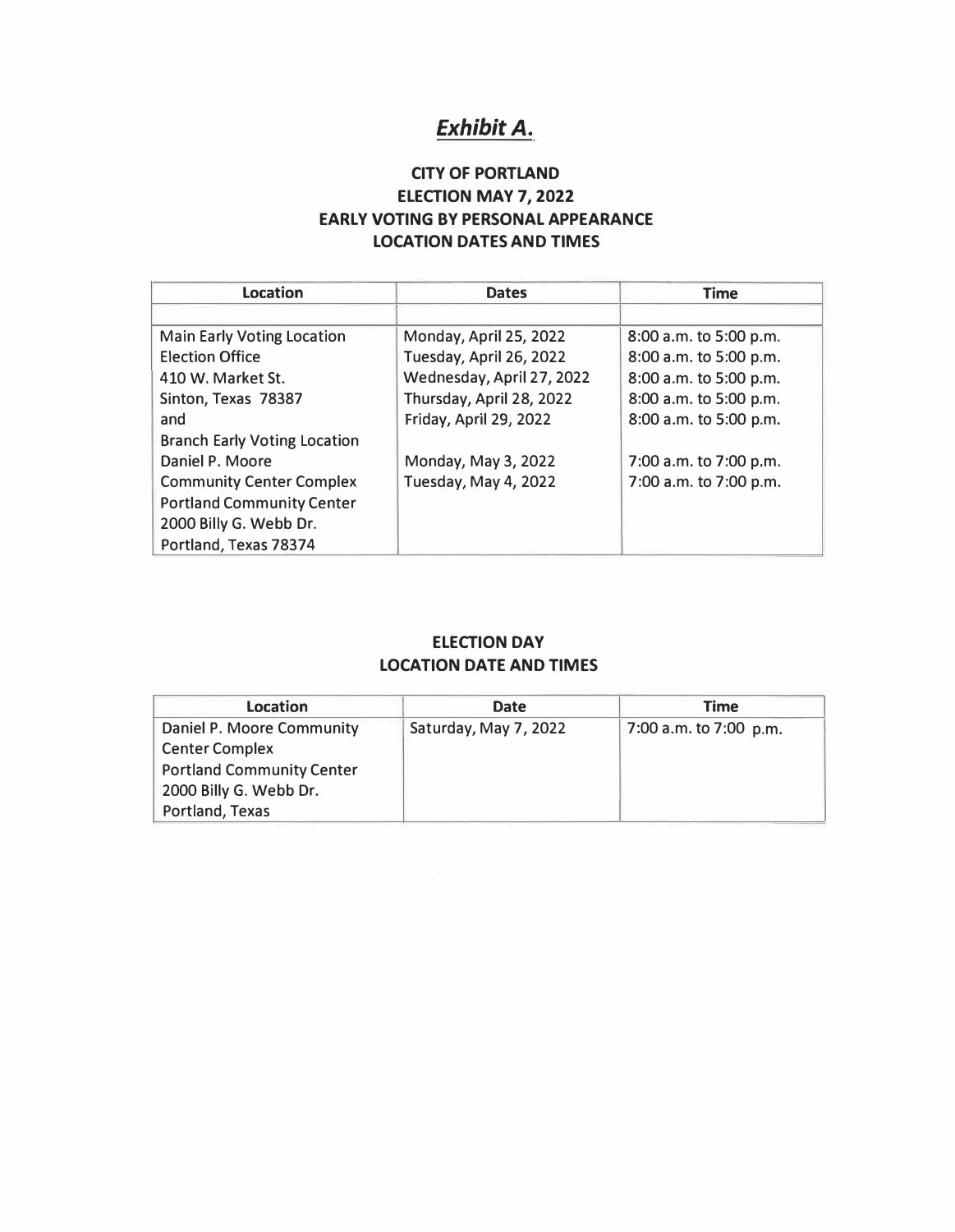# **EXHIBIT 'A' CITY OF PORTLAND LEISURE AND ENTERTAINMENT DISTRICT BOUNDARY DESCRIPTION**

**STATE OF TEXAS § COUNTY OF SAN PATRICIO §** 

**FIELD NOTES** to describe the Leisure and Entertainment District of approximately 61.5 acres of land being out in the City of Portland, Texas and being in San Patricio County, Texas and being more particularty described by metes and bounds as follows:

**BEGINNING** at a point at the intersection of the approximate centerline of West Broadway Ave. and approximate the centerline of US 181 Northbound Frontage Road for the **Point of Beginning** and northwest comer of this Leisure and Entertainment District;

# **Seament L1**

**THENCE,** generally in an **East** direction, along the approximate centerline of West Broadway Ave., a distance of **860'** to a point within the intersection of West Broadway Ave. and Railroad Ave. for an angle comer of this Leisure and Entertainment District;

#### **Seament L2**

**THENCE,** generally in a **SOUTHEASTERLY,** direction, along the approximate centerline of East Broadway Ave., a distance of **120'** to a point in the approximate east ROW of an abandoned Railroad for the northeast comer of this Leisure and Entertainment District;

#### **Segment L3**

**THENCE,** generally in a **SOUTHWESTERLY** direction, along the approximate east ROW of said abandoned Railroad, a distance of **405'** to a point and an angle comer of this Leisure and Entertainment District:

#### **Segment L4**

**THENCE,** generally in a **SOUTH** direction, along the approximate west boundary and rear lot lines of lots fronting the west boundary of Wildcat Drive, at 340' pass the approximate centerline of 7<sup>th</sup> Ave., in all a distance of **710'** to a point in the approximate centerline of 6<sup>th</sup> Ave. for an exterior comer of this Leisure and Entertainment District; whence the approximate intersection of Wildcat Drive and 6 **th** Ave. bears generally East approximately 180';

#### **Seament L5**

**THENCE,** generally in a **WEST** direction, along the centerline of 6 **th** Ave., a distance of **360'** to a point in the approximate east ROW of said abandoned Railroad for an interior corner of this Leisure and Entertainment District;

#### **SegmentL6**

**THENCE,** generally in a **SOUTHWESTERLY** direction, along the approximate east ROW of said abandoned Railroad, a distance of **50'** to a point for an angle corner of this Leisure and Entertainment District;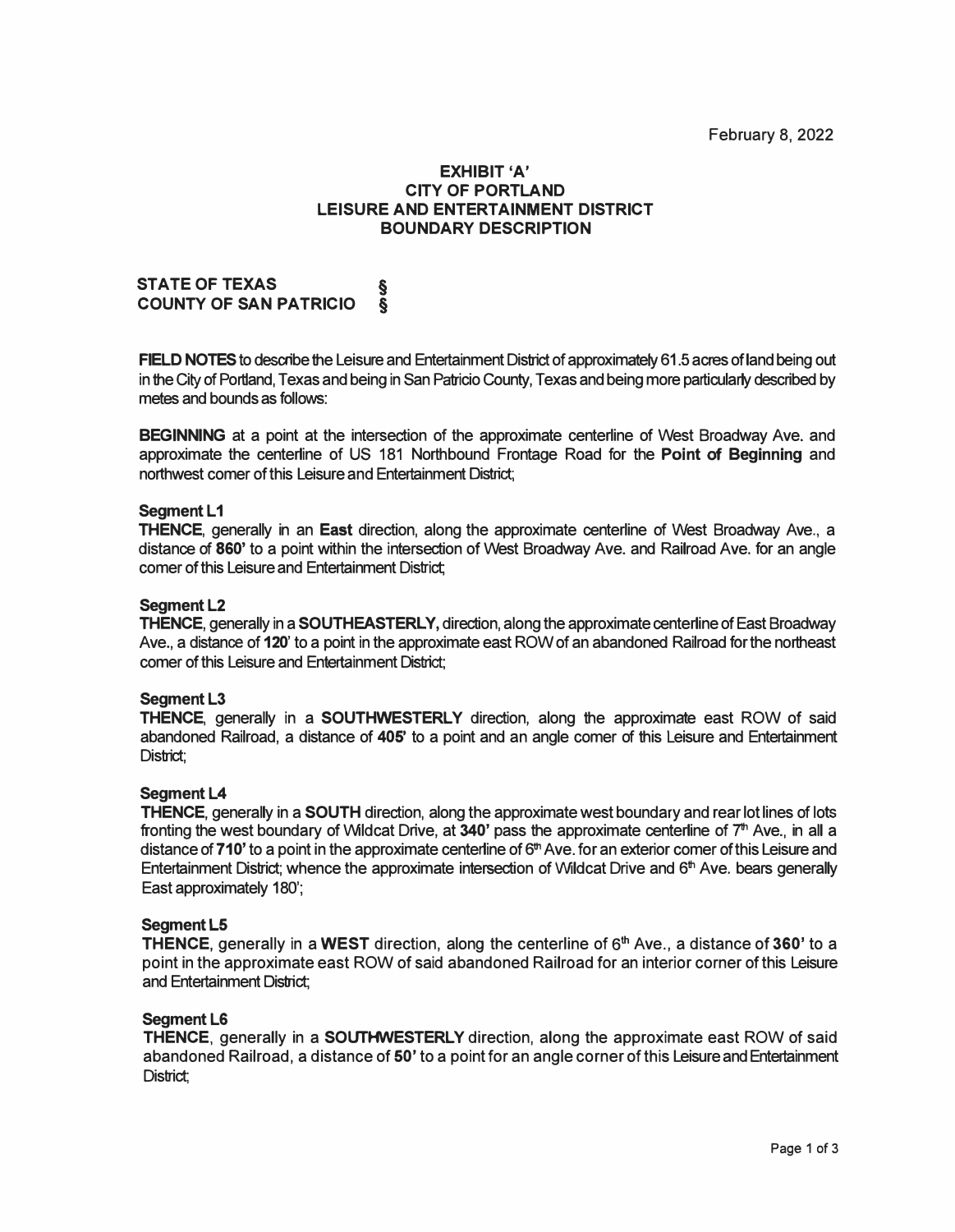# **Seament L7**

**THENCE, generally in a <b>SOUTH** direction, a distance of 320' to a point in the approximate centerline of 5<sup>th</sup> Ave. for an exterior comer of this Leisure and Entertainment District;

# **Segment LS**

**THENCE,** generally in a **WEST** direction, along the centerline of 5 **th** Ave., a distance of **235'** to a point in the approximate east ROW of said abandoned Railroad for an interior corner of this Leisure and Entertainment District;

# **Segment L9**

**THENCE,** generally in a **SOUTHWESTERLY** direction, along the approximate east ROW of said abandoned Railroad, a distance of **425'** to a point in the approximate centerline of 4 **th** Ave. for the southeast corner of this Leisure and Entertainment District:

# **Segment L10**

**THENCE,** generally in a **WEST** direction, along the centerline of said 4 th Ave., a distance of **770'**  to a point in the approximate intersection of 4 **th** Ave. and Moore Ave. for an exterior corner of this Leisure and Entertainment District;

# **Segment L11**

**THENCE,** generally in a **NORTHWESTERLY** direction, along the approximate centerline of Moore Ave., a distance of **50'** to the approximate intersection of Moore Ave. and 4 **th** Ave. for an interior corner this Leisure and Entertainment District;

# **Seament L12**

**THENCE**, generally in a **SOUTHWESTERLY** direction, along the approximate centerline of 4<sup>th</sup> Ave., a distance of **200'** to a point in the approximate at the approximate southwest boundary line of Lots fronting the southwest ROW of Moore Ave. for an exterior corner of this Leisure and Entertainment District;

# **Seament L13**

**THENCE,** generally in a **NORTHWESTERLY** direction, along the approximate southwest rear boundary line of Lots fronting the southwest ROW of Moore Ave., a distance of **100'** to a point for an angle corner of this Leisure and Entertainment District;

# **Seament L14**

**THENCE,** generally in a **NORTHWESTERLY** direction, along the approximate southwest rear boundary line of Lots fronting the southwest ROW of Moore Ave., a distance of **280'** to a point for an angle corner of this Leisure and Entertainment District;

# **Seament L15**

**THENCE,** generally in a **NORTHWESTERLY** direction, along the approximate southwest rear boundary line of Lots fronting the southwest ROW of Moore Ave., a distance of **175'** to a point at the approximate centerline of 6<sup>th</sup> Ave. for an angle corner of this Leisure and Entertainment District;

# **Segment L16**

**THENCE,** generally in a **NORTHWESTERLY** direction, along the approximate southwest rear boundary line of Lots fronting the southwest ROW of Moore Ave., a distance of **290'** to a point at the approximate centerline of centerline of US 181 Northbound Frontage Road for the southwest corner of this Leisure and Entertainment District;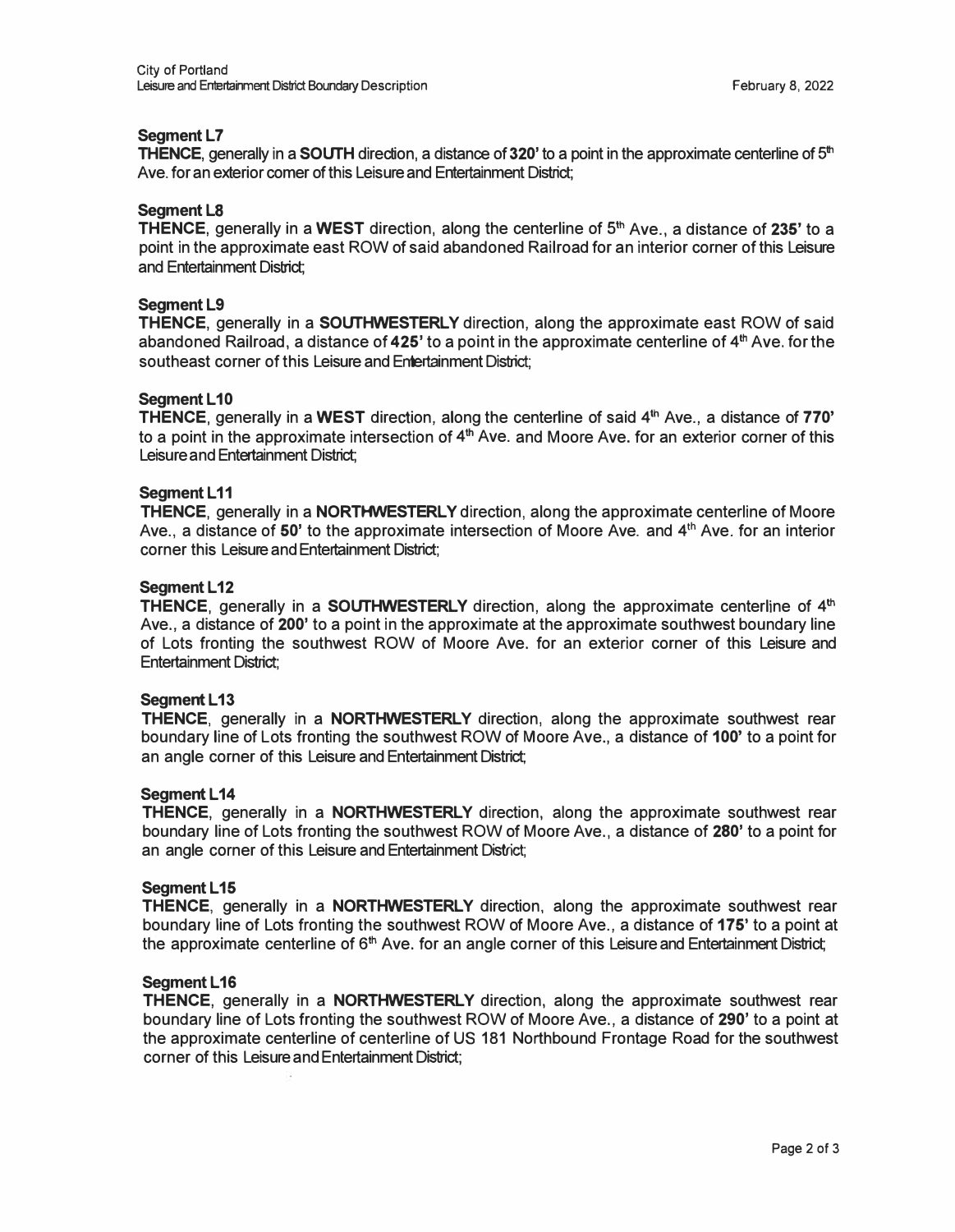# **Seament L17**

**THENCE,** generally in a **NORTHEASTERLY** direction, along the approximate centerline of said US 181 Northbound Frontage Road, at **190'** pass the approximate intersection of the centerline of Moore Ave. and said centerline of US 181 Northbound Frontage Road, in all a total distance of **1,780'** to the **POINT OF BEGINNING** and containing approximately **61.5 acres,** more or less.

This description is compiled from information of record and does not represent a survey made upon the ground. Accompanying exhibit prepared.



*oz/os/zo-ze-*

albert E. Franco.

**Date** 

Signed By: Albert E. Fanco, Jr., R.P.L.S. #4471